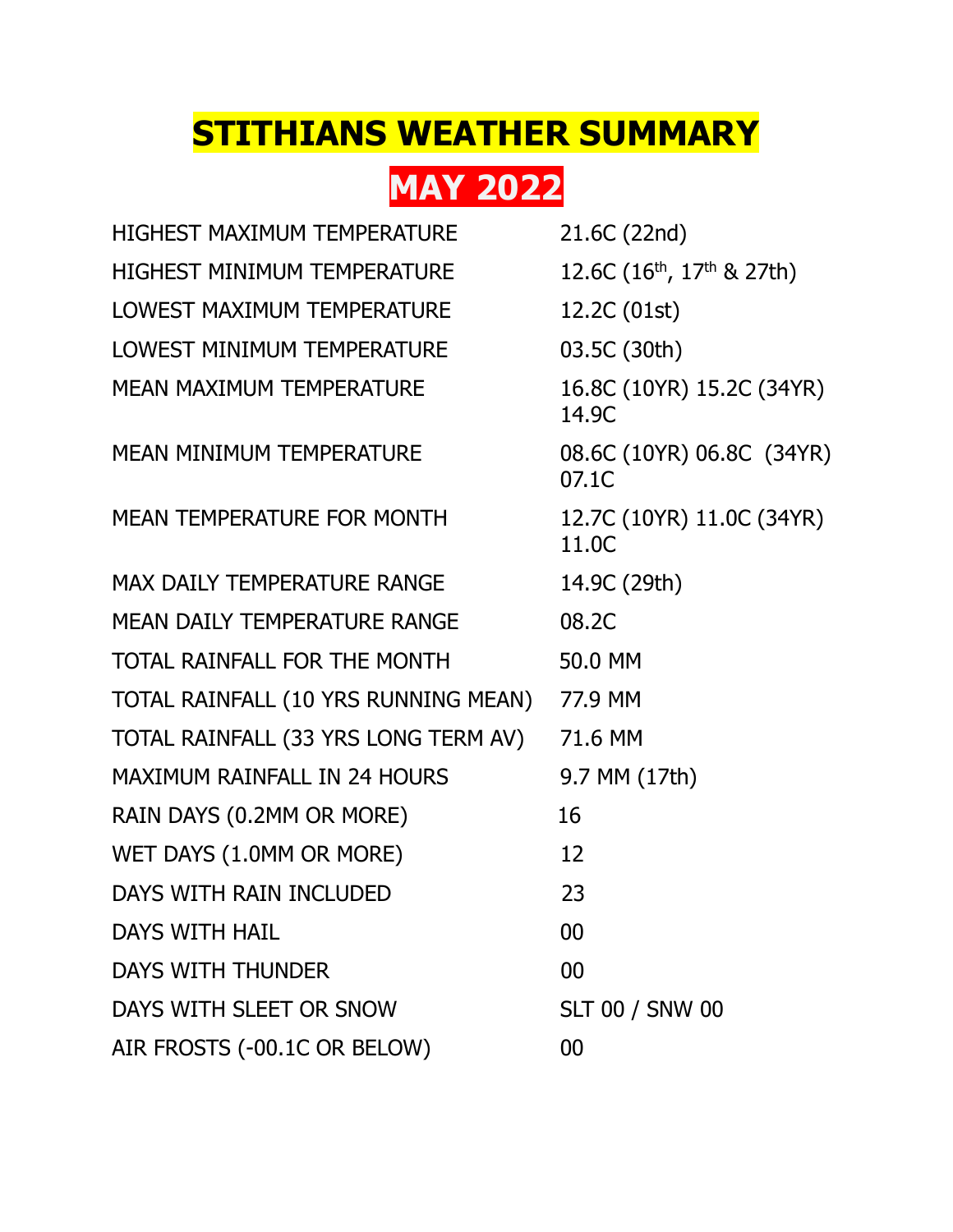| MAXIMUM ATMOSPHERIC PRESSURE<br>27th) | 1028.0 MB (05 <sup>th</sup> , 08 <sup>th</sup> & |
|---------------------------------------|--------------------------------------------------|
| MINIMUM ATMOSPHERIC PRESSURE          | 1005.0 MB (23rd)                                 |
| MEAN ATMOSPHERIC PRESSURE             | 1019.1 MB (34YR MEAN)<br>1016.4 MB               |
| <b>MEAN SW SEA TEMP</b>               |                                                  |
| $(MAY 1986-2021 AV)$                  | 11.5C                                            |
| 10YR RUNNING MEAN SW SEA TEMP         |                                                  |
| (MAY 2012-2021)                       | 11.8C                                            |
| MEAN SW SEA TEMP MAY 2022:            | 13.3C                                            |

## **NOTES**

SYNOPTIC SITUATION: ON THE 1ST A LOW (1017MB) N IRELAND PUSHED A FRONTAL SYSTEM ACROSS THE REGION AS PRESSURE DECLINED.

ON THE 2ND THERE WAS A VERY WEAK RIDGE OF HIGH PRESSURE (FROM A HIGH 1035MB SE GREENLAND).

THE 3RD SAW A WEAK RIDGE PERSISTING WHICH CONTINUED ON THE 4TH.

ON THE 5TH A HIGH (1029MB) NE OF AZORES PUSHED A RIDGE TO AND OVER THE UK, IRELAND AND FRANCE.

BY THE 6TH THE HIGH (1030MB) HAD MOVED TO BISCAY WHILST MAINTAINING A RIDGE TO ENGLAND, IRELAND AND FRANCE WHICH CONTINUED ON THE 7TH.

BY 8TH THE HIGH (1032MB) WAS IN THE MID NORTH SEA WITH A RIDGE TO THE AZORES (HIGH 1025MB).

THE 9TH SAW THE RIDGE WEAKENING BEFORE A COLD FRONT CLEARED OVERNIGHT.

ON THE 10TH A SLIGHTLY SHOWERY SW AIRSTREAM PREVAILED.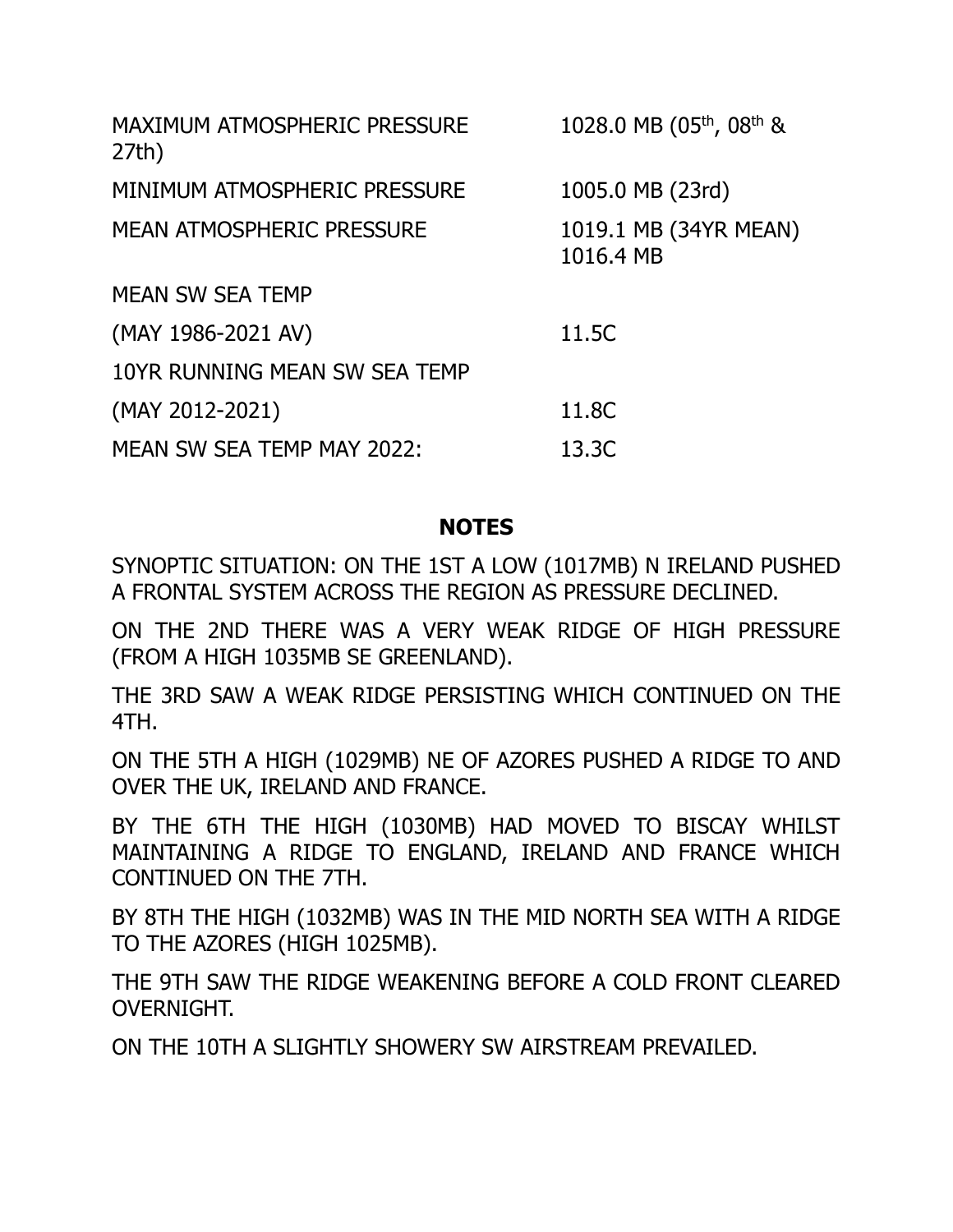ON THE 11TH A COLD FRONT CLEARED MIDDAY, BEING FOLLOWED BY A FRESH WESTERLY AIRFLOW WHICH CONTINUED ON THE 12TH.

ON THE 13TH THERE WAS A WEAK RIDGE (FROM A HIGH 1026MB WEST OF BRITTANY).

BY THE 14TH THE HIGH (1023MB) HAD MOVED TO BELGIUM AS A WEAKENING RIDGE PERSISTED. A SHOWER TROUGH ARRIVED LATE-AFTERNOON BEFORE CLEARING IN THE EVENING.

ON THE 15TH A SHOWER TROUGH ARRIVED FROM THE SOUTH BEFORE CLEARING OVERNIGHT.

ON THE 6TH AN OCCLUSION MOVED UP FROM THE SW WHICH WAS FOLLOWED BY A SHOWER TROUGH.

THE 17TH SAW A LOW (970MB) MOVE UP FROM NEAR THE AZORES WHICH SLOWLY PUSHED AN OCCLUSION ACROSS THE REGION, CLEARING MID AFTERNOON.

ON THE 18TH A SHOWER TROUGH MOVED UP FROM THE SOUTH TO BE FOLLOWED BY A COLD FRONT, CLEARING IN THE EVENING.

ON THE 19TH THERE WAS A RIDGE OF HIGH PRESSURE (FROM A HIGH 1022MB NORMANDY) AND ON THE 20TH AN OCCLUSION MOVED EASTWARDS AND CLEARED.

THE 21ST SAW A RIDGE (FROM A HIGH 1023MB NE FRANCE) BEFORE PRESSURE FELL ON THE 22ND AS A WEAKENING OCCLUSION EDGED IN DURING THE EVENING.

ON THE 23RD A SHOWERY WESTERLY AIRSTREAM PREVAILED WHICH CONTINUED ON THE 24TH.

ON THE 25TH AN OCCLUSION MOVED IN AND CLEARED EARLY AFTERNOON.

THE 26TH SAW A BROAD WARM SECTOR COVERING THE UK BEFORE A WEAK COLD FRONT CLEARED OVERNIGHT.

ON THE 27TH PRESSURE ROSE STEADILY AS A HIGH (1030MB) FORMED AT 48N/10W WHICH DOMINATED THE WEATHER ACROSS THE UK AND IRELAND BEFORE IT INTENSIFIED AND MOVED TO BE (1033MB) SE ICELAND WHILST MAINTAINING THE RIDGE TO THE UK, IRELAND AND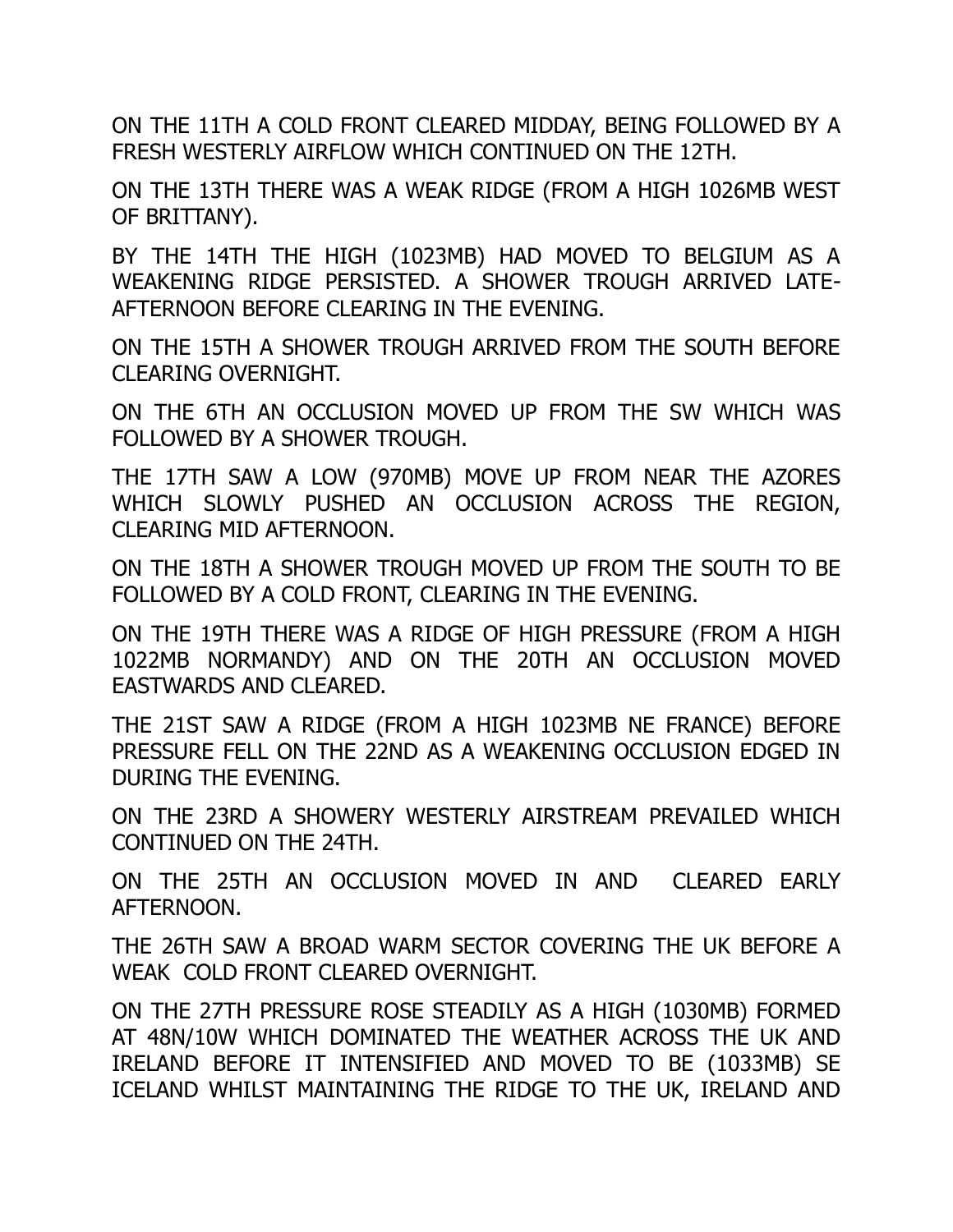NW EUROPE ON THE 28TH . THIS CONTINUED ON THE 29TH BEFORE WEAKENING LATER AS A SHOWER TROUGH FORMED OVER THE HIGH GROUND OF CORNWALL AND DEVON BEFORE CLEARING EARLY EVENING.

ON THE 30TH A 'COL' AREA OF SLACK PRESSURE COVERED ENGLAND WHICH BECAME SHOWERY IN NATURE.

THE 31ST SAW A SLACK AREA OF LOW PRESSURE.

THE MAIN ATLANTIC JET STREAM WAS MOSTLY TO THE WEST OR SOUTHWEST OF THE BRITISH ISLES UP TO MID MONTH AND THEREAFTER IT WAS OFTEN OVER THE UK. TOWARDS THE MONTH'S END, IT BECAME WEAKER & MORE FRAGMENTED.

MAY TURNED OUT TO BE ANOTHER MONTH WHICH WAS DRIER AND WARMER THAN AVERAGE. ALTHOUGH THERE WERE MANY DAYS WITH RAIN, THE ACTUAL AMOUNTS WERE GENERALLY LOW AND IT WAS IN FACT THE DRIEST MAY HERE SINCE 2019.

THE MEAN MAX TEMP. AND THE MEAN TEMP WERE BOTH NEW RECORD 'HIGHS' FOR ANY MAY SO FAR.

THE MEAN MIN TEMP WAS THE HIGHEST IN ANY MAY SINCE 2011.

THE MEAN SW SEA TEMPERATURE IS ALSO A NEW 'HIGH' FOR ANY MAY SO FAR. (RECORDS BACK TO 1986).

THE MAXIMUM (ESTIMATED) WIND GUST FOR THE MONTH WAS 26KT (30 MPH) DURING THE MID AFTERNOON OF THE 25TH.

THE PREDOMINANT WIND DIRECTION WAS EQUALLY WESTERLY AND SOUTHWESTERLY, FOLLOWED BY NORTHEASTERLY.

THE SPRING AS A WHOLE WAS THE DRIEST SINCE 2011.

THE MEAN MAX TEMP WAS EQUAL HIGHEST WITH 2011.

THE MEAN MIN TEMP WAS THE HIGHEST SINCE 1999

THE MEAN TEMP WAS A NEW HIGHEST ON RECORD FOR ANY SPRING SO FAR RECORDED HERE.

PLEASE NOTE THAT WE HAVE A VERY INFORMATIVE AND MUCH MORE DETAILED WEBSITE WHICH CAN BE FOUND AT: stithiansweather.co.uk